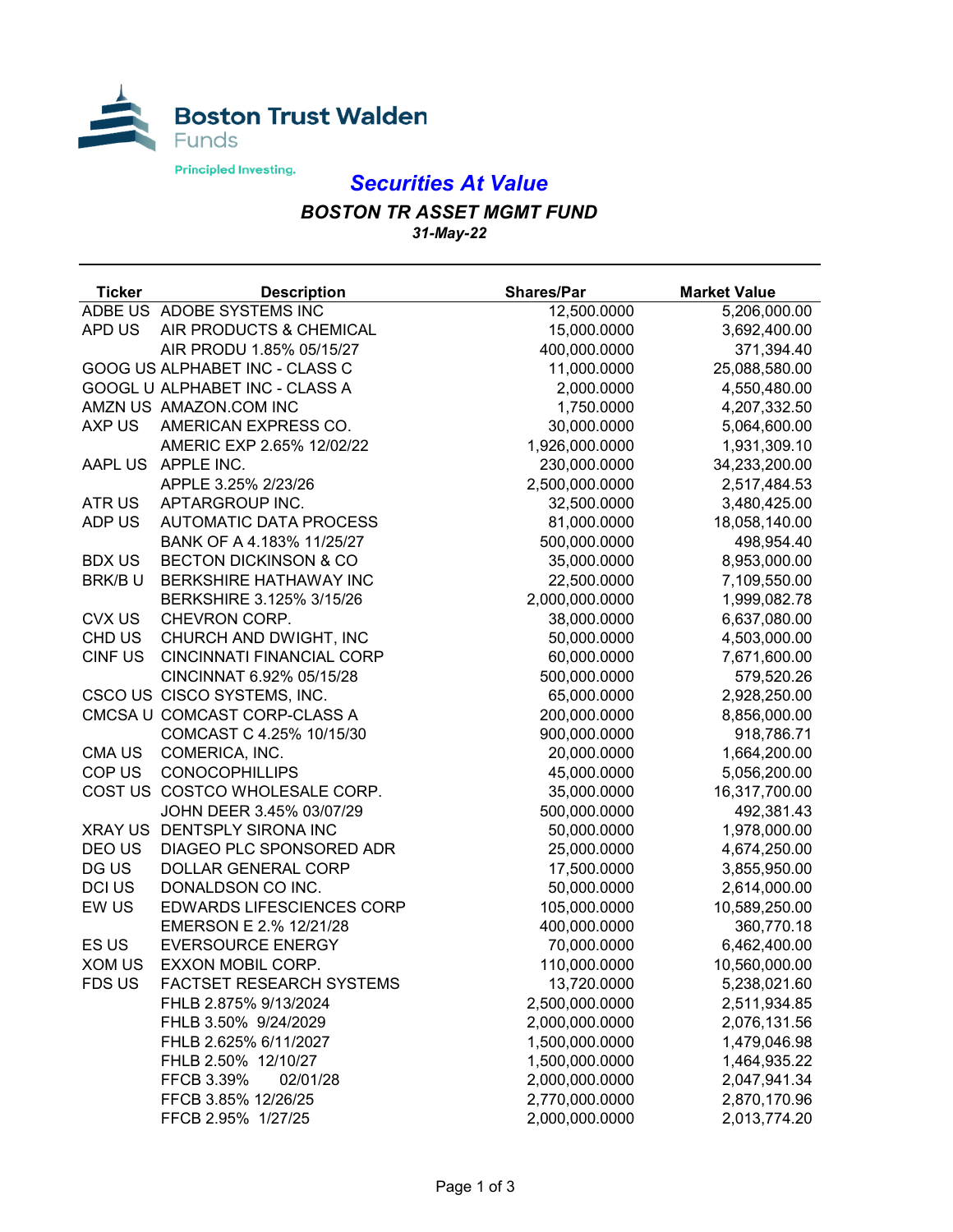| <b>Ticker</b>  | <b>Description</b>                | <b>Shares/Par</b> | <b>Market Value</b> |
|----------------|-----------------------------------|-------------------|---------------------|
|                | FFCB 3.14% 12/5/2029              | 2,500,000.0000    | 2,514,822.35        |
|                | FFCB 2.85% 03/02/28               | 2,400,000.0000    | 2,389,575.77        |
|                | GWW US GRAINGER W.W. INC.         | 15,000.0000       | 7,306,050.00        |
| HD US          | HOME DEPOT, INC.                  | 5,000.0000        | 1,513,750.00        |
| HON US         | HONEYWELL INTERNATIONAL I         | 15,000.0000       | 2,904,300.00        |
|                | HUBB US HUBBELL INC               | 42,500.0000       | 8,069,050.00        |
|                | HUBBELL 3.50% 02/15/28            | 1,000,000.0000    | 980,853.30          |
| <b>ITW US</b>  | ILLINOIS TOOL WORKS, INC.         | 25,400.0000       | 5,284,978.00        |
| <b>JPM US</b>  | J.P. MORGAN CHASE & CO.           | 85,000.0000       | 11,239,550.00       |
|                | JPMORGAN 3.90% 7/15/25            | 1,000,000.0000    | 1,018,219.69        |
|                | JPMORGAN VRN 04/23/29             | 500,000.0000      | 492,883.11          |
| <b>JNJUS</b>   | <b>JOHNSON &amp; JOHNSON</b>      | 50,000.0000       | 8,976,500.00        |
|                | JPMORGAN US GOVT MMKT             | 5,693,137.0300    | 5,693,137.03        |
| LOW US         | <b>LOWE'S COMPANIES</b>           | 25,000.0000       | 4,882,500.00        |
|                | MASSACHUSETTS 5.5 12/1/22         | 600,000.0000      | 612,621.84          |
|                | MASSACHUSETTS 4% 7/1/2031         | 1,000,000.0000    | 1,001,256.30        |
|                | MASSACHUSETTS 5% 7/1/38           | 260,000.0000      | 283,238.33          |
|                | MASSACHUS 5.00% 04/01/37          | 250,000.0000      | 276,490.98          |
|                | MASSACHUS 5.00% 01/01/43          | 250,000.0000      | 277,395.30          |
|                | MASSACHUS 4.00% 06/01/36          | 500,000.0000      | 525,466.60          |
| <b>MKC US</b>  | MCCORMICK & CO, INC               | 40,000.0000       | 3,708,800.00        |
|                | MCCORMICK 3.5% 09/01/23           | 500,000.0000      | 501,375.08          |
| <b>MRK US</b>  | MERCK & CO. INC                   | 50,000.0000       | 4,601,500.00        |
|                | MERCK & C 1.7% 06/10/27           | 350,000.0000      | 324,349.94          |
| <b>MTD US</b>  | METTLER-TOLEDO INTL.              | 5,000.0000        | 6,430,600.00        |
| <b>MSFT US</b> | MICROSOFT CORP.                   | 130,000.0000      | 35,343,100.00       |
| MCO US         | MOODY'S CORP.                     | 7,000.0000        | 2,110,990.00        |
|                | NEWTON MA 2.00% 02/15/36          | 545,000.0000      | 445,400.60          |
| <b>NKE US</b>  | NIKE, INC., CLASS B               | 102,500.0000      | 12,182,125.00       |
| NTRS US        | NORTHERN TRUST CORP.              | 50,000.0000       | 5,587,500.00        |
|                | ORLY US O'REILLY AUTOMOTIVE, INC. | 4,500.0000        | 2,867,265.00        |
| OMC US         | <b>OMNICOM GROUP</b>              | 30,000.0000       | 2,238,300.00        |
|                | ORCL US ORACLE CORPORATION        | 100,000.0000      | 7,192,000.00        |
| PNC US         | PNC FINANCIAL SERVICES GR         | 30,000.0000       | 5,262,300.00        |
| PEP US         | PEPSICO, INC.                     | 30,000.0000       | 5,032,500.00        |
|                | PFIZER IN 3.6% 09/15/28           | 500,000.0000      | 505,848.96          |
|                | TROW US T ROWE PRICE GROUP, INC.  | 55,000.0000       | 6,989,950.00        |
| PG US          | PROCTER & GAMBLE CO.              | 25,000.0000       | 3,697,000.00        |
|                | ROST US ROSS STORES, INC.         | 38,000.0000       | 3,230,760.00        |
| <b>SLB US</b>  | <b>SCHLUMBERGER LTD</b>           | 100,000.0000      | 4,596,000.00        |
|                | SBUX US STARBUCKS CORP            | 100,000.0000      | 7,850,000.00        |
| STT US         | STATE STREET CORP.                | 10,000.0000       | 724,900.00          |
| SYK US         | <b>STRYKER CORP</b>               | 25,000.0000       | 5,862,500.00        |
| SYY US         | SYSCO CORP.                       | 35,000.0000       | 2,946,300.00        |
| MMM US         | 3M CO.                            | 22,500.0000       | 3,359,025.00        |
|                | TOYOTA MO 3.65% 01/08/29          | 350,000.0000      | 346,507.61          |
| <b>USB US</b>  | <b>US BANCORP</b>                 | 130,000.0000      | 6,899,100.00        |
| UNP US         | <b>UNION PACIFIC CORP</b>         | 45,000.0000       | 9,890,100.00        |
| UPS US         | UNITED PARCEL SERVICE INC         | 54,000.0000       | 9,841,500.00        |
|                | US T-BILL DN 4/20/2023            | 5,000,000.0000    | 4,914,707.80        |
|                | US T-NOTE 2.375% 5/15/29          | 7,500,000.0000    | 7,268,554.65        |
|                | US T-NOTE 2.00% 4/30/24           | 6,500,000.0000    | 6,441,601.53        |
|                | US T-NOTE 1.625% 8/15/29          | 6,000,000.0000    | 5,531,015.64        |
|                |                                   |                   |                     |